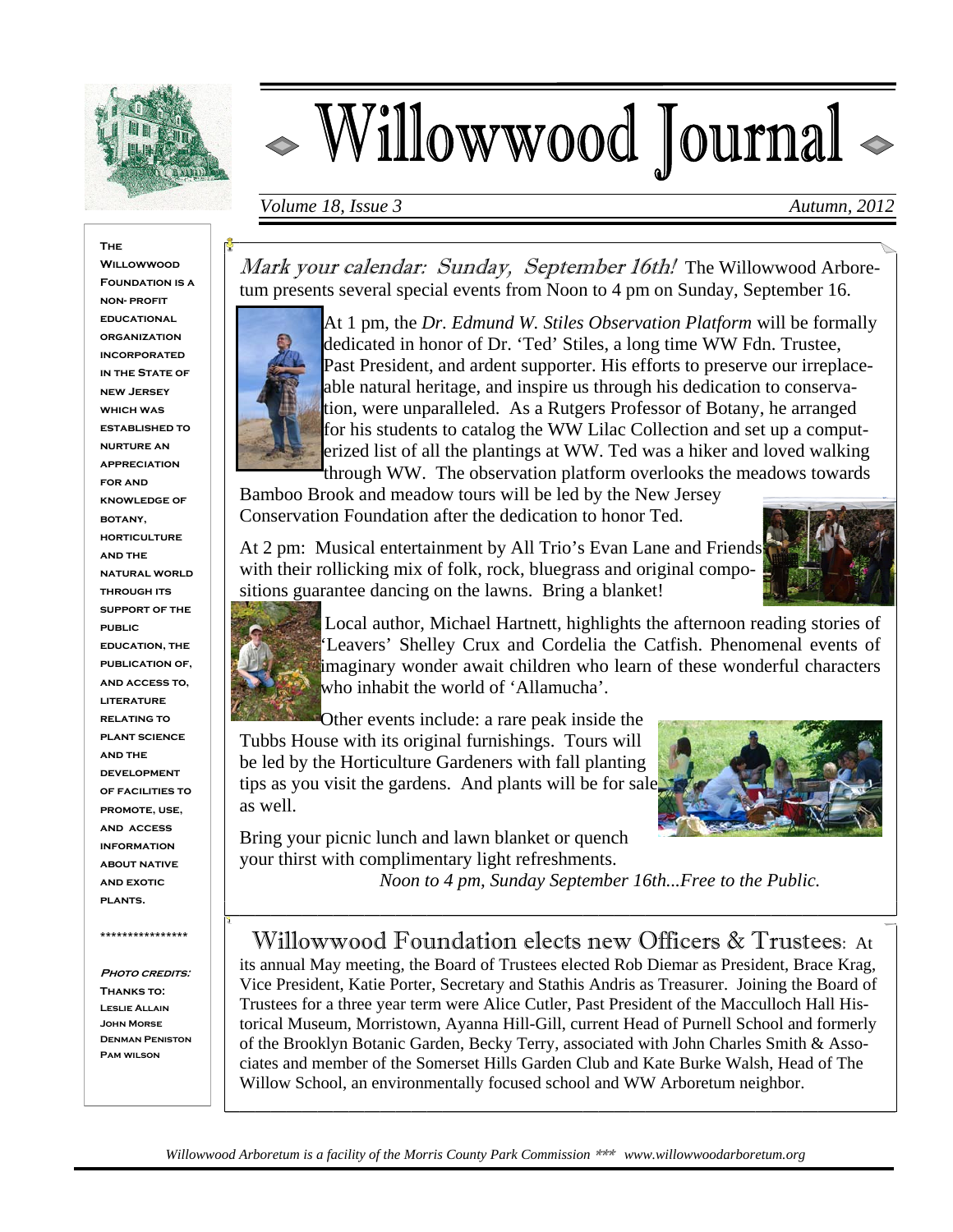GIFT Books Now Available for the Holiday Season: The Willowwood Foundation is pleased to announce that signed copies

of "*The Story of Willowwood*" by Marta McDowell,  $($10 + s\&h)$  and "*Willowwood in Pictures", (\$40 + s&h)* a full color hardcover pictorial



the seasons at the Willowwood Arboretum are now available.

walk through

Marta McDowell, noted botanical author and landscape historian, has written a complete history of Willowwood, the Tubbs brothers, the gardens and collections and has included many photos from the Tubbs-Blackburn archives now preserved by the Morris County Park Commission.

Many local amateur photographers submitted over 2500 incredibly beautiful seasonal photos of the gardens, buildings and artistic objects for "Willowwood in Pictures", adapted by Trustee Ray Rogers, garden book author and winner of over 397 blue ribbons and 88 top awards at the Philadelphia International Flower Show, and designed and edited by fellow Trustees Dan Will and Leslie Allain.

Both books—companion volumes are a great holiday gift or treasured remembrance for an out of town friend or beloved gardener.

 Call 908 234 1815 or email: *wwfoundation@willowwoodfoundation.com* 

Check out the new website: *www.willowwoodarboretum.org* ! Directions, photos, contest and event info, history, garden information and maps and our store all included in a user friendly format.

### The "Lilac Party" gratefully recognizes our supporters:

Our Partner ... **Peapack Gladstone Bank**

Our Corporate Sponsors **...**

**Morris County Park Commission** \* **56° Wine** \* **Tree-Tech, Inc.** 

#### **Benefactors**

Mr. and Mrs. Frank Allocca Mr. and Mrs. George Allport Mr. Stathis Andris Mrs. Hazen J. Baron Mr. and Mrs. C. Austin Buck Mr. and Mrs. Bill Carifa Mr. and Mrs. Michael Dee Mr. Robert Diemar III Mr. and Mrs. Gates Helms Hawn Mr. and Mrs. Robert Henry Mr. and Mrs. Howard Hirsch Mrs. Niels W. Johnsen Mr. and Mrs. Peter Kellogg Mr. and Mrs. Louis Kreyer, Jr. Mr. and Mrs. Rich McGlynn Mr. and Mrs. R. Peter Mercer Mr. and Mrs. James Porter Mr. and Mrs. Leslie Quick, III Mr. and Mrs. George Rochat Mr. Richard Seabury, III Mr. Quentin Schlieder, Jr. Mr. and Mrs. Thompson Swayne Mr. Daniel Will III Mr. and Mrs. Alan Willemsen

#### Patrons

Ms. Kate Burke Walsh Mr. and Mrs. James Collins Hon. and Mrs. Rodney Frelinghuysen Mr. and Mrs. Steven Fuerst Mr. Oscar Gottscho Mrs. Ann Granbery, A.S.L.A. Mr. and Mrs. Marshall Jeanes Mr. and Mrs. Theodore Koven Mr. and Mrs. W. Brace Krag Mr. and Mrs. John Polito Mr. and Mrs. David G. Powell Mrs. Percy R. Pyne, III Ms. Virginia Robinson Mr. and Mrs. George Rochat Mr. and Mrs. Arthur Schmidt Mr. and Mrs. Jeremiah Shaw Mrs. MaryAnn Storms Mr. and Mrs. Stuart Wagner

Our Generous Donors: The Peter R. and Cynthia K. Kellogg Fdn.

\* Mr. and Mrs. Thomas Bintinger Mrs. Louise G. Bristol Mr. and Mrs. David Callard Mrs. Catherine Cavanaugh Mr. and Mrs. Michael Clayton Mr. and Mrs. J. Robert Cusimano Mr. Oliver Filley Mrs. Lea Gebauer Mr. and Mrs. Daniel Harding Ms. Marla Jackson, Mr. Edward Ng Mrs. Claudia Kinder Mr. Anthony J. Knapp, Jr. Ms. Roni Larini Ms. Carol Mann

#### Our Generous Donors continued:

Mrs. Millicent Palmer Mrs. Madeline S. Pitney Mr. and Mrs. Ram Rathore Mrs. Georgia Schley Mr. and Mrs. John Slattery Mr. and Mrs. R.D. Thomson Mr. and Mrs. Finn Wentworth Mr. and Mrs. Michael Wilson

#### The Tent—Mr. and Mrs. Paul Melici

#### **Silent Auction Partners**

Atlock Farm—Ken Selody Pleasant Run Nursery- Rich Hesselein The Steven Kristoph Nursery Peony's Envy Tree Tech, Inc.

#### Silent Auction Donors

Mrs. Julie Baron Mr. Bill Carifa Mrs. Alice Cutler Mr. Rob Diemar Ms. Ayanna Hill Brace and Kristen Krag Mr. John Morse Mrs. Anne Peterson Mrs. Katie Porter Mr. George Rochat Mr. Ray Rogers Mr. Ken Selody Mrs. Susie Swayne Alana Van Rensslaer Ms. Kate Burke Walsh Mr. Dan Will The Willow School Willowwood Arboretum & MCPC

And of course, many, many thanks to...

The Ten Ross & Owren

Thank you to our Donors:  $Spring \sim Summer$ , 2012

Chester Garden Club Mr. Robert Groff *IMO* Timothy Groff Mr. Rick Perdian Mrs. Anne Peterson Mrs. Carol Senff

And as 2012 comes to an end, remember that a Corporate Match *doubles your gift* and the deadline is December 31 if Tax Planning or IRA charitable withdrawals play a pivotal role.

*The Willowwood Foundation is recognized by the I.R.S. as a non profit 501 © (3).*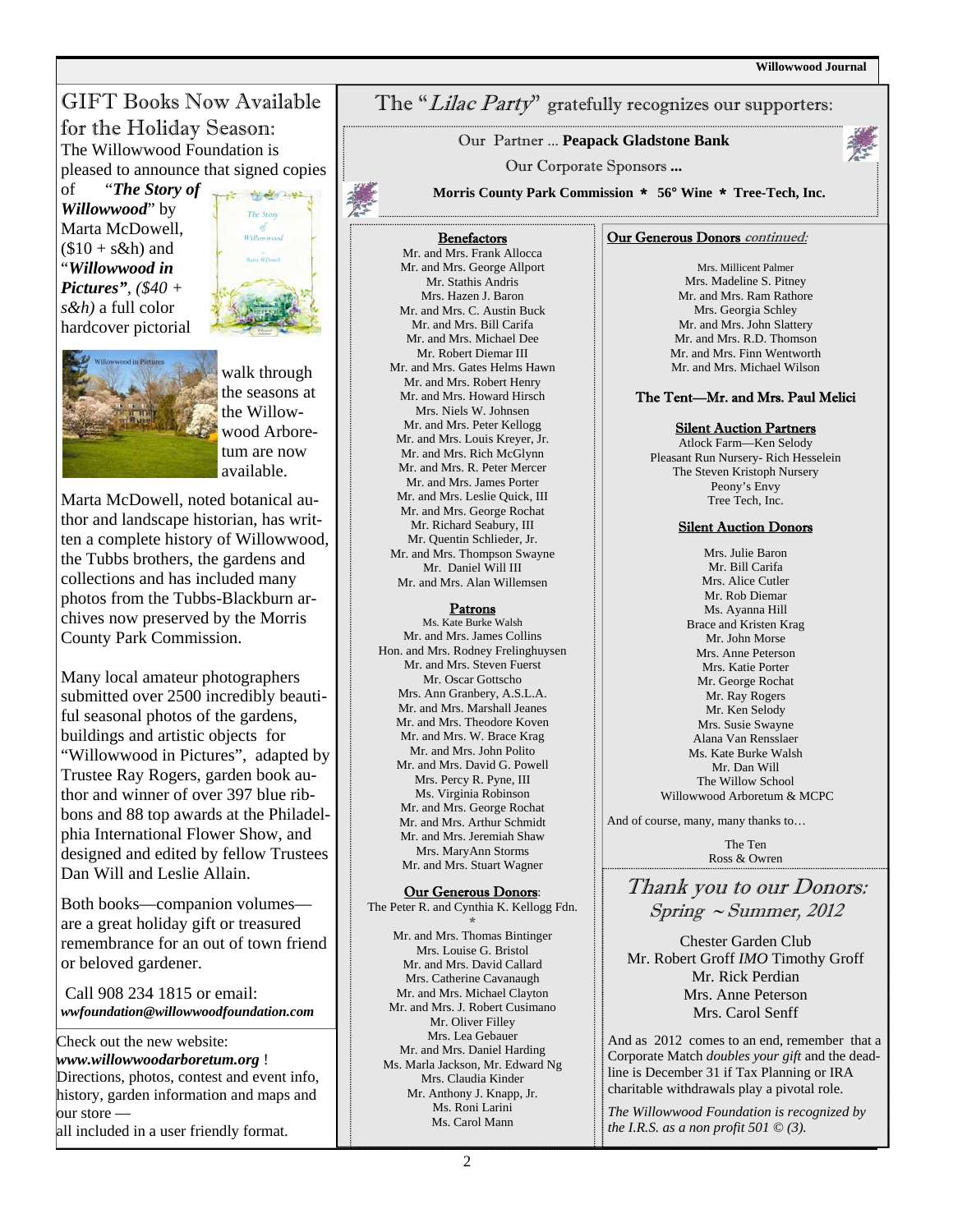## *Volunteers!*

The incredible WW *Horticulture Volunteers* contributed 891 hours of maintenance in the gardens and plant collections, propagation, and seed collecting.





*dents* focus on caring for the earth every day. They celebrated Earth Day at WW by clearing the Bamboo Grove for a new walking path.

*Willow School stu-*

*Corporate workers* 





*The Poinier Azalea Collection*  Mrs. Lois Poinier donated many Glen-



dale Azaleas from her collection to Willowwood when she moved from her home in Chester

several years ago. She visited this Spring to see her plants, now grown and in bloom. Mrs. Poinier was a noted local landscape designer who worked with her mother Helen Page Wodell who was well known for her lovely garden designs in the Short Hills area.

## Garden Labels Available:

Place your Order for permanent aluminum arboretum plant tags customized for your garden. Blending into the landscape yet an enduring record of gifts of love, hard work and beauty, these labels can be shipped in 10-15 days. Label size: 1 3/4 x 3 1/2 inches with 5 lines. Cost: *\$20.00 for a minimum order of 10 labels wwfoundation@willowwoodfoundation.com* 

# *Arboretum News:*

This past fall and spring, 65 new trees and shrubs were planted in the Alfalfa Field, Brook Path, Butternut Brook, Cottage Garden, Fenton dale, Hacklebarney Field, Hillside Pasture, Rosarie, and Winter Gar den. Among these were (19) *Magnolia*, (8) *Pinus*, (6) *Prunus*, (6) *Rosa*, (5) *Syringa*, (23) *Taxus*, and (4) *Tsuga*.

In 2011, The Nursery Staff propagated 12,148 plants from seed and 237 plants from cuttings. 208 packets of seed were received from 14 institutions via the International Seed Exchange (*Index Seminum*).

A Japanese Snowbell tree was planted in honor of *Mary Bartow*, Wil lowwood Foundation Trustee Emeritus, who continued the Tubbs-Blackburn tradition of the beloved *Lilac Party*.

Two large rectangular beds and the urn bed in Pan's Garden were renovated and replanted in a tapestry design using white flowering plants including *As tilbe, Heuchera, Lilium, Lobelia, Paeonia, Phlox, Physostegia, Polemonium,* and *Veronica*. Renovation is ongoing this fall.





The *Magnolia Collection* was expanded to include twelve new magnolias including 'Black Tulip', Blushing-Belle', 'Coral Lake', 'Genie', 'Marilyn', 'Purple Prince', 'Royal Crown', and 'Vulcan' in the Hillside Pasture. *Thanks, John Beirne and Rich Hesselein for your advice and to donors who made these acquisitions possible*!

 A lovely rustic oil jar donated by the *Home Garden Club of Morristown* has been placed on the back porch of the Tubbs House and surrounded by seasonal plantings . A second match ing jar was donated by the WW Fdn.



The *Hosta Collection* was expanded with the addition of nine new cultivars in shady spots near the Stone and Red Barns, in the Cornelian Cherry bed, and adjacent to the Cypress Lawn.

The historic *yew "shotgun" hedge* in the Cottage Garden was re planted with 23 plants grown from cuttings from the original hedge.

Following the retirement of Jay Jordan, *Judy Schaible* has been promoted to



Assistant Superintendent and is now responsible for the daily garden operations at Willowwood, Bamboo Brook and the Kay Center. Judy, a Rutgers Grad in Ornamental Horticulture, previously was responsible for the WW Stone Barn / Red Barn gardens and containers, the Rosarie and the Winter Garden, plus the Butterfly Garden at the Kay Center.

*See willowwoodarboretum.org for photos and more info...*